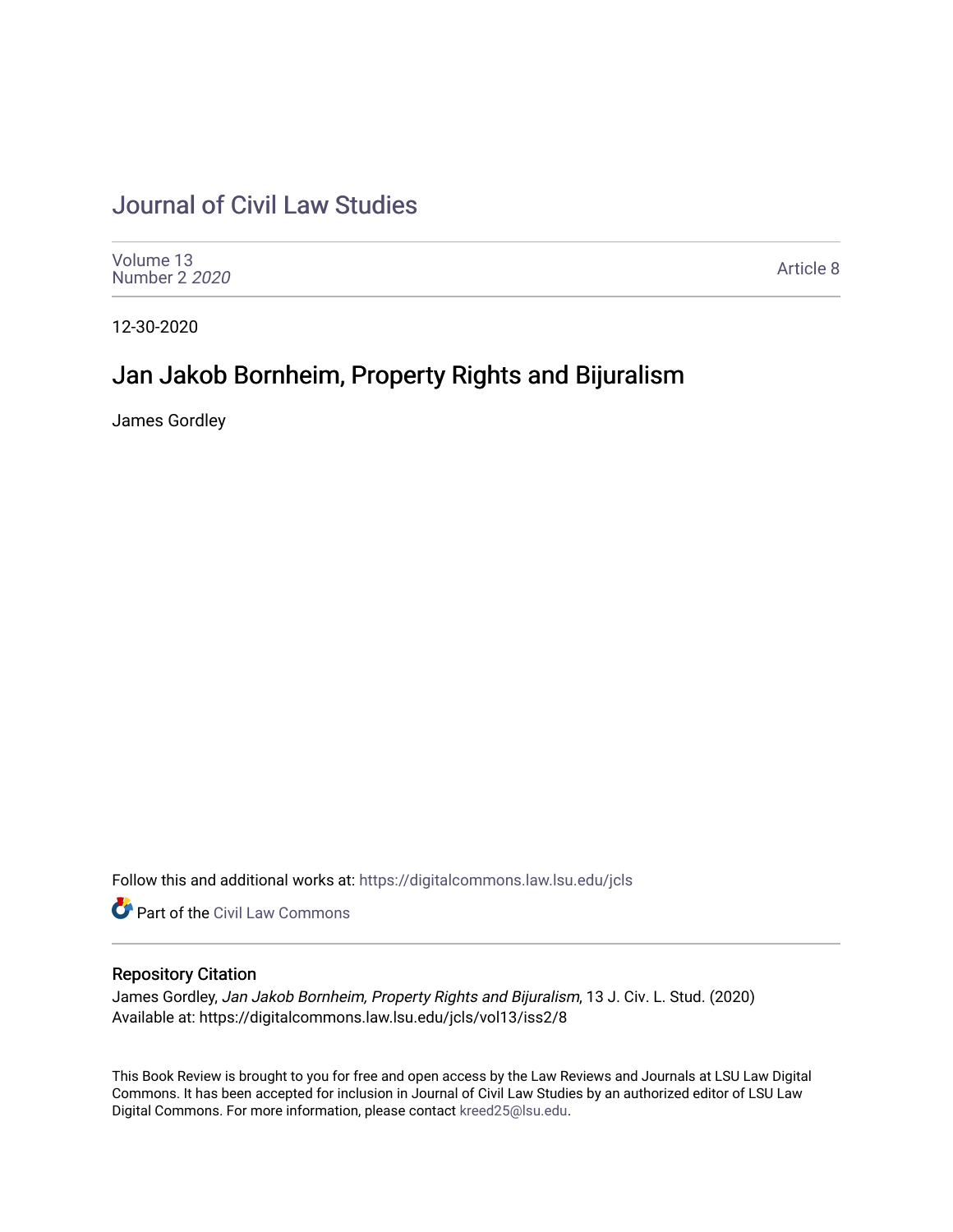PROPERTY RIGHTS AND BIJURALISM, by Jan Jakob Bornheim, Mohr Siebeck, 2020, ISBN 978-3-16-159168-6, 554 pp., €89.

The author gives a superb account of some of the differences between the common law and civil law of property as they appear in "the Canadian experience with bijuralism."<sup>1</sup> His concern is "not with how the holder of a property right can use her property."<sup>2</sup> It is with how movable property can be used to secure obligations.

The common law and civil law approaches are different. One of Bornheim's goals is to show that to "harmonize" them would be a mistake. He rejects "the law-and-economics suggestion that a Common Law system is inherently 'better law'<sup>3</sup> in which the "benefits" of the Common Law systems are intrinsically linked to what defines Common Law or Civil Law property."<sup>4</sup> He shows that both the common and the civil law allow debtors to secure the same types of obligations and to provide their creditors with similar security. He does so by making a painstaking and detailed comparison of the two.

Those who claim that "a Common Law system is inherently 'better law'" should learn from his example. Their work rarely rests on a comparison of the economic advantages of the rules that govern contracts, property or, in Bornheim's case, credit financing. Their conclusion often rests on gross comparisons showing the greater economic success of countries with common law systems. They often base their conclusions on stereotypes: for example, the common law shows greater concern for private autonomy. The stereotypes are wrong. Before the 19th century, there was no common law of contract in the modern sense but particular writs such as covenant and assumpsit. Common law contract doctrine, as we know it, was in large part imported in the 19th the century by borrowing and modifying civil law doctrine. Along with this doctrine came the "will theories" which showed concern for private autonomy but were

<sup>1.</sup> JAN JAKOB BORNHEIM, PROPERTY RIGHTS AND BIJURALISM 4 (Mohr Siebeck 2020).

<sup>2.</sup> *Id.*

<sup>3.</sup> *Id.* at 3.

<sup>4.</sup> *Id.*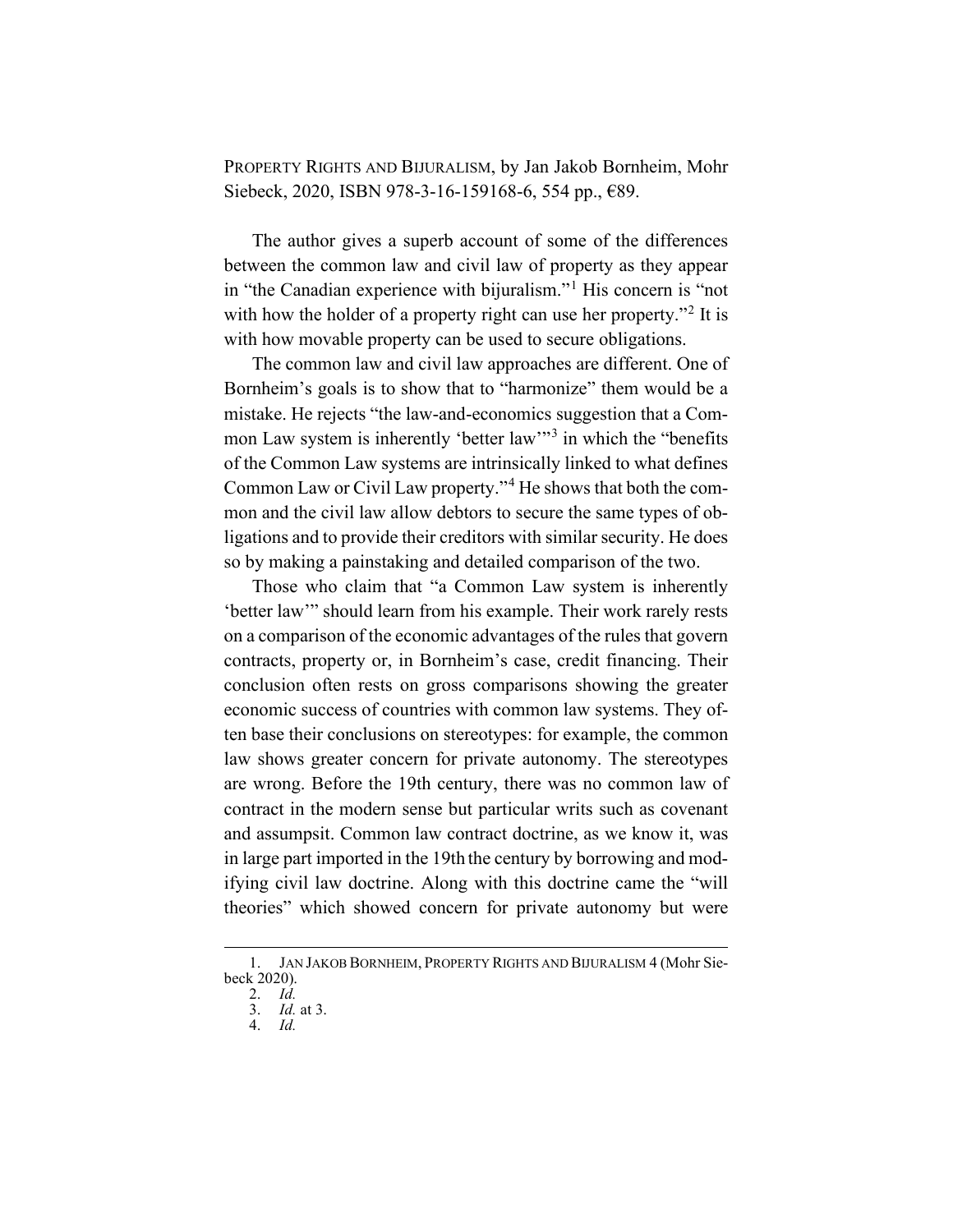pioneered by civil law jurists who defined them in terms of autonomous choice. In reaction, many legal systems have allowed courts to refuse to enforce unfair contracts, but their willingness do so is not a distinguishing feature of civil law. The doctrine of unconscionability has had greater scope in the United States than in England, and the German doctrine of *Treu und Glauben* has played a greater role than any comparable doctrine in France. Civil law jurisdictions have required the parties to exercise "good faith" in negotiating a contract, and yet comparative studies have shown that common law jurisdictions give relief in the same sorts of cases: when fraud is committed, promises are broken, or ideas are appropriated.<sup>5</sup> As these studies show, the only way to determine how legal systems differ, let alone which is "better," is as Bornheim does, by analyzing particular rules and their effects.

As he observes, those who rely on comparisons between the economic success of the common law and civil law systems have a "simplistic . . . understanding of the Civil Law/ Common Law distinction."<sup>6</sup> "[F]rom a functionalist perspective [their] simple benchmarking approach ... insufficiently accounts for functionally equivalent legal rules."<sup>7</sup> He describes the approach of Konrad Zweigert and Hein Kötz, who start out "with the assumption that every legal system faces similar problems."<sup>8</sup> The goal of their "functionalist approach" is "to examine how different legal systems tackle these similar problems."<sup>9</sup> There is a *praesumptio similitudinis*: where the problem is the same, the result will often be the same, despite a difference in how rules are formulated.<sup>10</sup>

<sup>5.</sup> Edward Allan Farnsworth, *Precontractual Liability and Preliminary Agreements: Fair Dealing and Failed Negotiations*, 87 COLUM. L. REV. 217  $(1987).$ <br>6.

<sup>6.</sup> Bornheim, *supra* note 1, at 66.

<sup>7.</sup> *Id.*

<sup>8.</sup> *Id.* at 64.

<sup>9.</sup> *Id.*

<sup>10.</sup> *Id*. (citing KONRAD ZWEIGERT & HEIN KÖTZ, EINFÜHRUNG IN DIE RECHTSVERGLEICHUNG AUF DEM GEBIETE DES PRIVATRECHTS 33, 37–38 (3d ed. Mohr 1996)).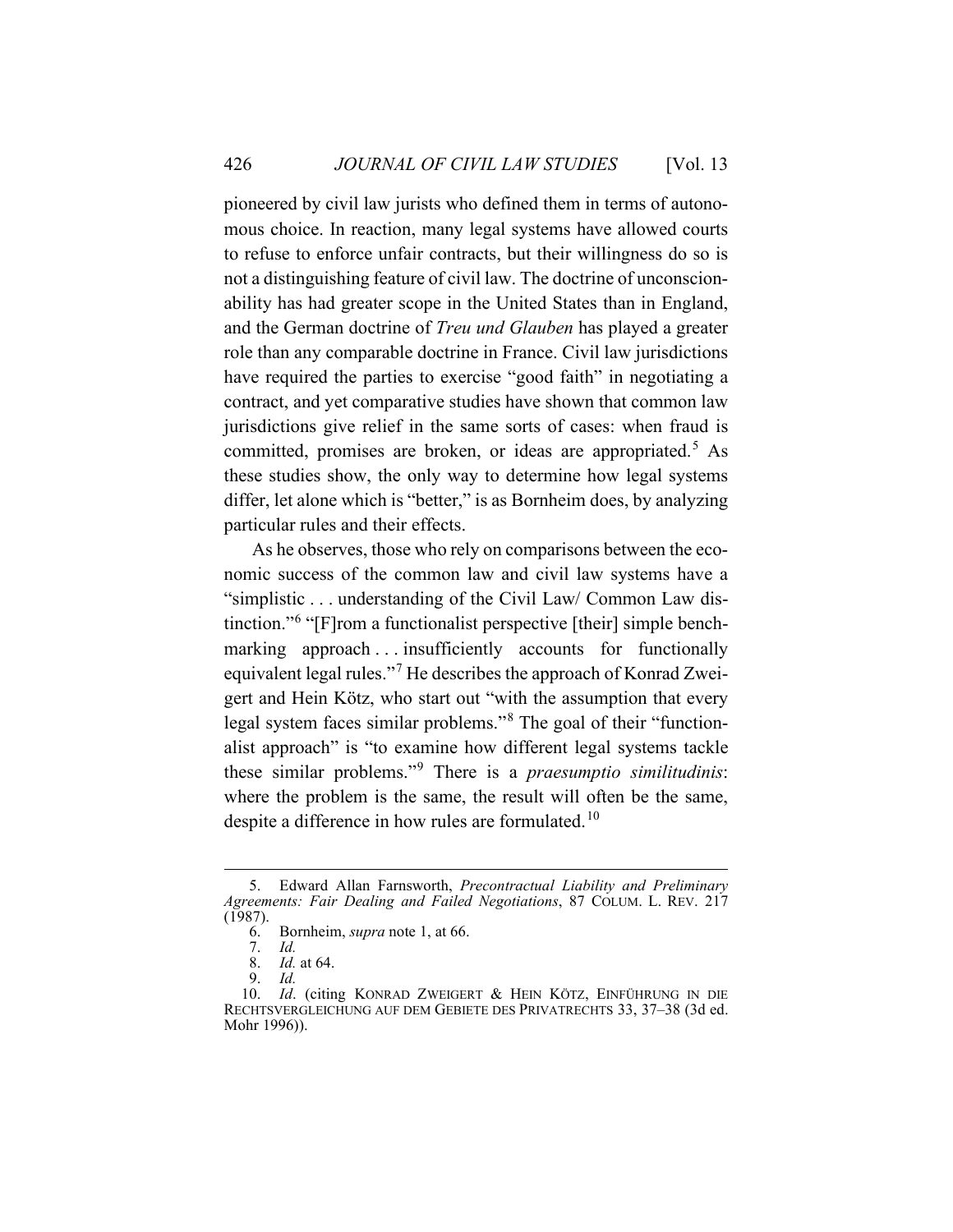Indeed, Bornheim's book shows how successful a functionalist approach can be. Despite great differences in their rules, Bornheim shows how common law and civil law provide equivalent opportunities for debtors to obtain funds on the security of their assets, for creditors to determine the priority of their claims against these assets, and for third parties to be protected. Sometimes the differences are not merely in the rules but in the concepts in which they are formulated. There is no civil law equivalent to the common law distinction between legal and equitable legal title. Yet Bornheim shows that by recognizing equitable title, the common law arrives at results like those the civil law achieves by allowing an owner to reclaim his property through an action of vindication.

Bornheim then disposes of another argument for harmonization. Even if the civil law were at least as good as the common law in these respects, could it not be that that harmonization would avoid the difficulties of governing the same transactions by two different legal systems, particularly in Canada, where the difference exists between provinces? Bornheim considers "vertical integration" in which federal laws such as those governing insolvency must deal with the differences in the legal systems as to the rights of secured creditors. He considers the problems that arise when a transaction spans jurisdictions, for example, when a secured property is moved from one jurisdiction to another, or the rights a creditor is granted in one province must be perfected in another. His thorough and convincing study should not only be of interest in bijural states such as Canada. Any proposal for supranational legislation will confront the problems of vertical integration. Any proposal for harmonizing national laws will have to consider whether the advantages of doing so could be attained instead by well-developed doctrines of international private law (or conflict of laws, as common law systems would say).

Bornheim's analysis provides solid support, then, for his conclusion that harmonization is not necessary to provide an effective way of using movable property to secure obligations. If I have a criticism,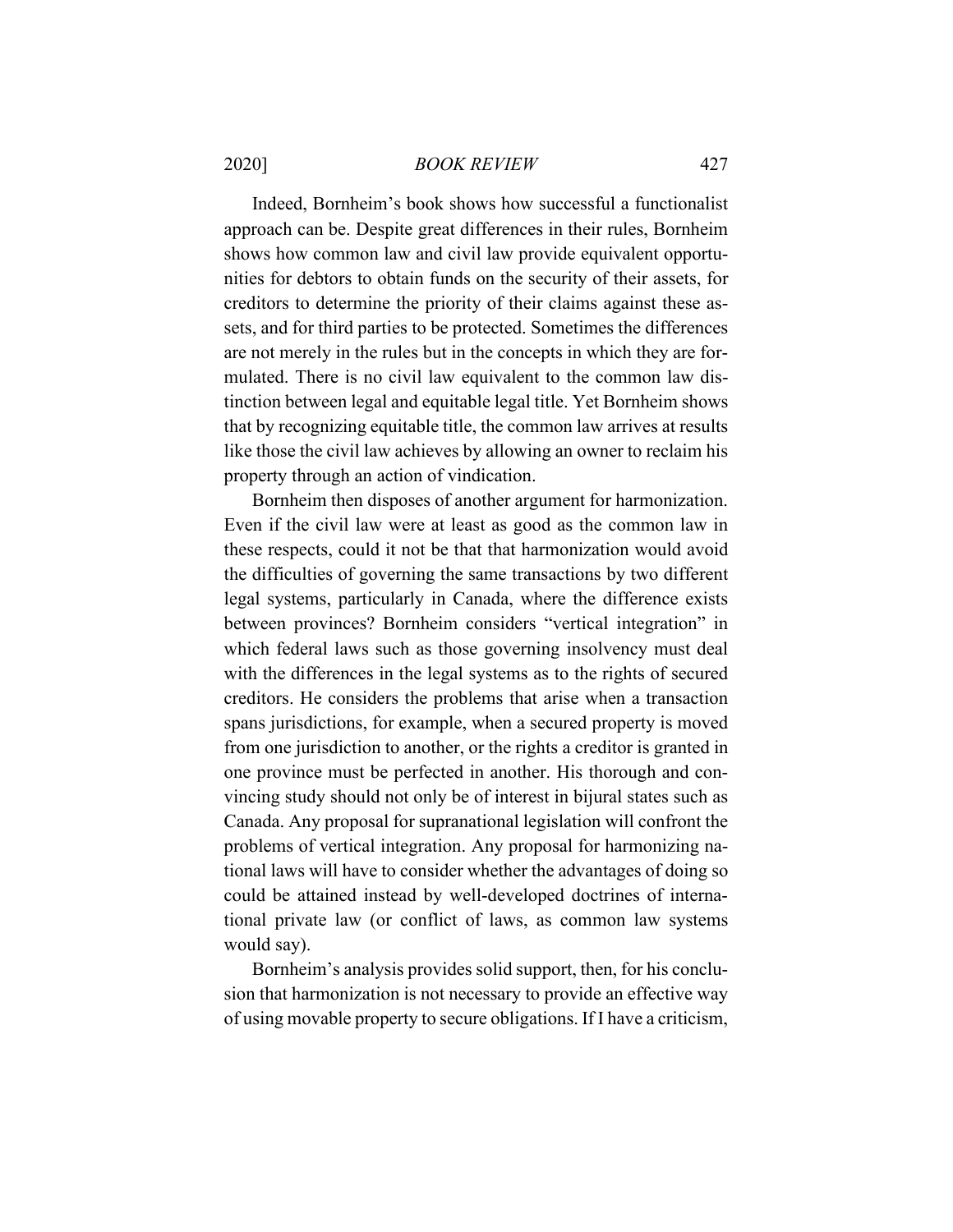it is that he goes a step further. Quebec, like my state of Louisiana, was French before it became part of the British Empire by conquest and mine became part of the United States by purchase. In both cases, the preservation of French law has been identified with the preservation of a distinct culture. Indeed, since the enactment of the Civil Code, Frenchmen themselves have regarded it as a monument to their culture, much as Englishmen have regarded the common law as a hallmark of their own. To protect the civil law, according to this view, is to protect "the cultural identity of Québecers."<sup>11</sup> Bornheim quotes the distinguished French-Canadian jurist Paul-André Crépeau: the civil law is "l'un des plus beaux monuments, l'un des joyaux de notre patrimoine culturel."<sup>12</sup> According to Bornheim, what is "euphemistically referred to as 'harmonization'" means "the abolishment of one legal system,"<sup>13</sup> "a radical levelling of the legal culture of either Common Law or Civil Law, or both."<sup>14</sup>

Although he took pains to show that both systems arrive at similar results, his defense of the cultural importance of civil law takes him in the opposite direction. He claims that despite these similarities, the civil law embodies principles which are different and embody cultural values. He suggests that because of these principles, "Civil Law property rights are more secure than their Common Law counterparts."<sup>15</sup> "[T]he framework for vindication of property is more straightforward. . . . Unlike Common Law, Civil law has a clearly defined notion of ownership of movable property. . . . It is the most complete right in property in relation to everybody."<sup>16</sup>

One of these differences is that "the Common Law has no vindication action."<sup>17</sup> Moreover, because the common law recognizes

<sup>11.</sup> *Id.* at 28, 502.

<sup>12.</sup> *Id.* at 28 (citing Paul-André Crépeau, *Les lendemains de la réforme du Code civil*, 59 CAN. BAR REV. 625, 637 (1981)).

<sup>13.</sup> *Id.* at 5.

<sup>14.</sup> *Id.* at 3.

<sup>15.</sup> *Id.* at 502.

<sup>16.</sup> *Id.*

<sup>17.</sup> *Id.* at 503.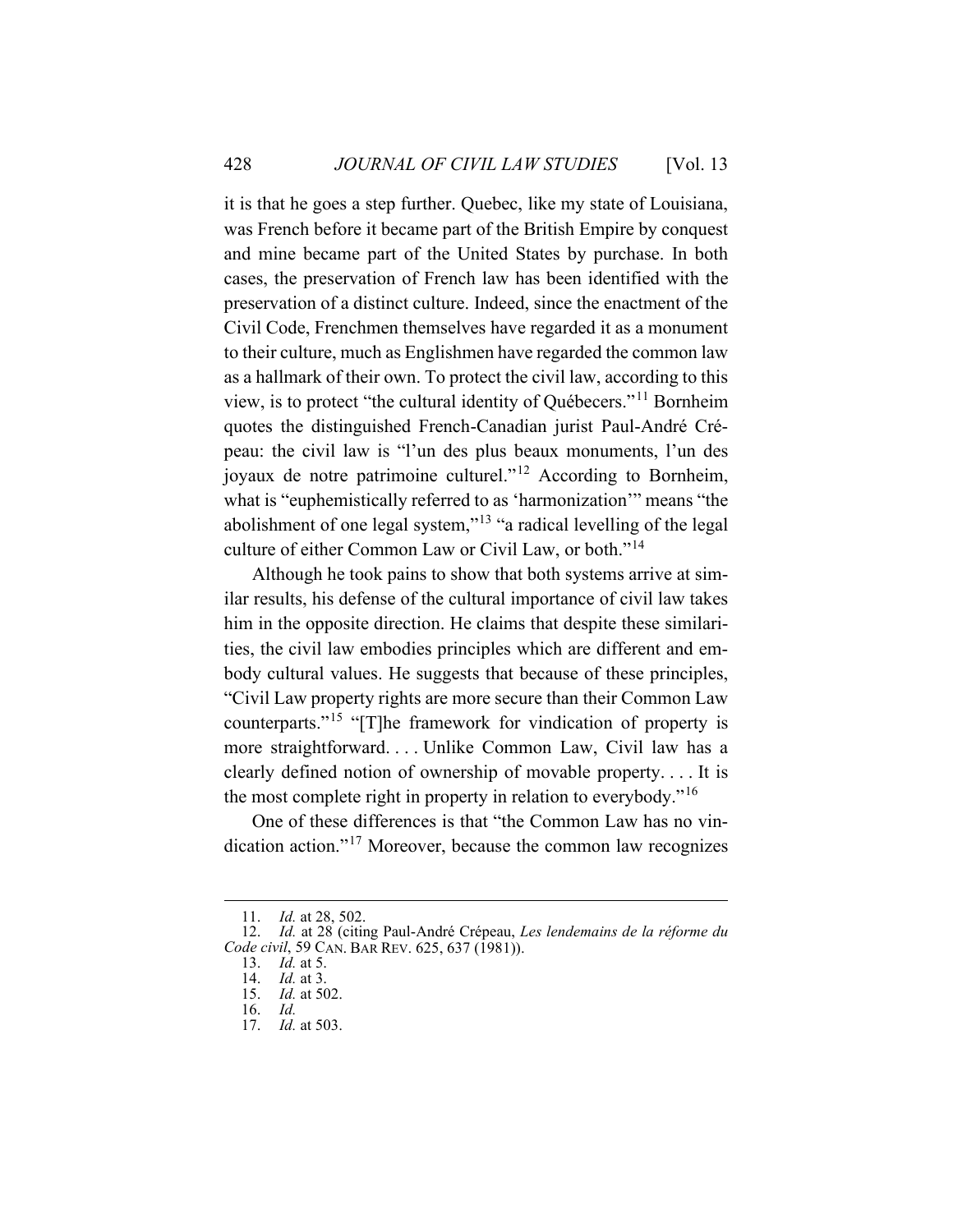"an equitable property right,"<sup>18</sup> "its secured transactions law has not been fully integrated into its property law."<sup>19</sup> He immediately notes. however, that the importance of this distinction "should not be overemphasized."<sup>20</sup> Indeed, one of his achievements is to show that the common law recognition of equitable interests and the civil law vindication action achieve largely the same results. Can one imagine, then, the difference in the way that these results are achieved conceptually is "one of the joys of cultural patrimony" to which Crépeau referred? Bornheim began his book with a quotation: "There are topics of conversation more popular in public houses than the finer points of the equitable doctrine of the constructive trust."<sup>21</sup> I imagine that there are aspects of their cultural tradition dearer to the patrons of French bistros than the superiority of the action of vindication.

Among the other differences he mentions are a civil law concern with the concept of patrimony *(patrimoine)*, the "absolute" concept of ownership in civil law, and the idea that common law protects possession rather than ownership.

According to Bornheim, "[t]he notion of patrimony is a *differentia specifica* between Québec Civil Law and the Common Law."<sup>22</sup> As he notes, "[t]he reception of [the] patrimony concept in French doctrine took place through the writings of Aubry and Rau, who saw themselves in the tradition of the German writer Zachariä."<sup>23</sup> Indeed, the first edition of their treatise was a translation of Zachariä's *Handbuch des französischen Civilrechts*. They improved it each edition, and it became one of the finest treatises of French civil law. The concept of patrimony was borrowed from Zachariä. He defined the German term *Vermögen* (wealth, assets) as comprising the things

<sup>18.</sup> *Id.*

<sup>19.</sup> *Id.*

<sup>20.</sup> *Id.*

<sup>21.</sup> *Id.* at 1 (citing *Attorney General's Reference (No. 1 of 1985)*, [1985] QB 491, 506 (CA Crim), Lord Lane).

<sup>22.</sup> *Id.* at 75.

<sup>23.</sup> *Id.* at 76–77.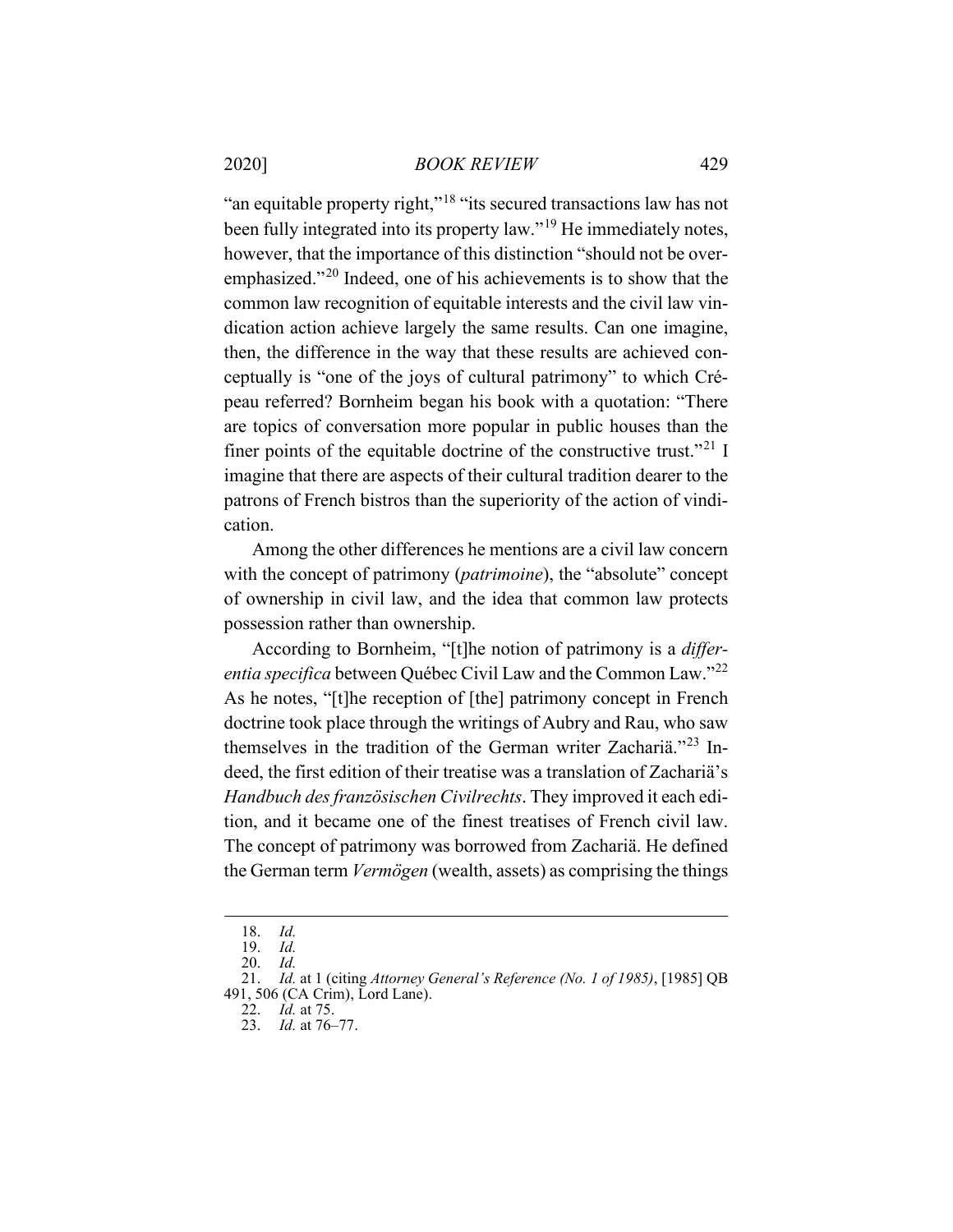(*Gegenstände*) that belong to a person, considered not as individual things, according to their individual characteristics, but as goods, according to their monetary value (*Geldwerth*). Considered in this way, they constituted a *Ganze* (whole) or *Gesammtheit* (ensemble).<sup>24</sup> Aubry and Rau explained that "[t]he ensemble of a person's goods constitutes his patrimony (*patrimoine*)."<sup>25</sup> "[O]ne can also, substituting . . . cause for effect, define patrimony as the ensemble of a person's civil rights."<sup>26</sup> One has to wonder why such a concept should be regarded as a *differentia specifica* between civil and common law. It may be useful to have a definition of what is meant by a person's assets, but one could explain French law without it, and in much the same way. French jurists would have done so had Aubry and Rau not happened to translate Zachariä's *Handbuch* or if Zachariä had not tried to define *Vermögen*. Common lawyers, had they chosen to do so, could have used the same definition to explain what they mean by "assets."

Another distinguishing feature of the civil law, according to Bornheim, is "the idea of absolute ownership."<sup>27</sup> It entered French law as "a result of the abolition of the seigneurial system and feudal law."<sup>28</sup> Before the Civil Code was enacted, French law distinguished two types of ownership: the *dominium directum* of the lord, which entitled him to feudal rent, and the *dominium utile* of the person entitled to occupy and use the land but obligated to pay the rent. By abolishing this distinction, the French Civil Code has been said to have ended feudalism. Yet the significance of the distinction was symbolic. Economically, dual ownership was like a mortgage. One party had the use of the land. The other was entitled to periodic

<sup>24.</sup> KARL SALOMO ZACHARIÄ, HANDBUCH DES FRANZÖSISCHEN CIVIL-RECHTS § 168 (4th ed., Heidelberg 1837).

<sup>25.</sup> CHARLES AUBRY & CHARLES RAU,COURS DE DROIT CIVIL FRANÇAIS PAR C.-S. ZACHARIÄ TRADUIT DE L'ALLEMAND § 168 (2d ed., Lagier 1842).

<sup>26.</sup> *Id*.

Bornheim, *supra* note 1, at 82.<br>Id.

<sup>28.</sup> *Id.*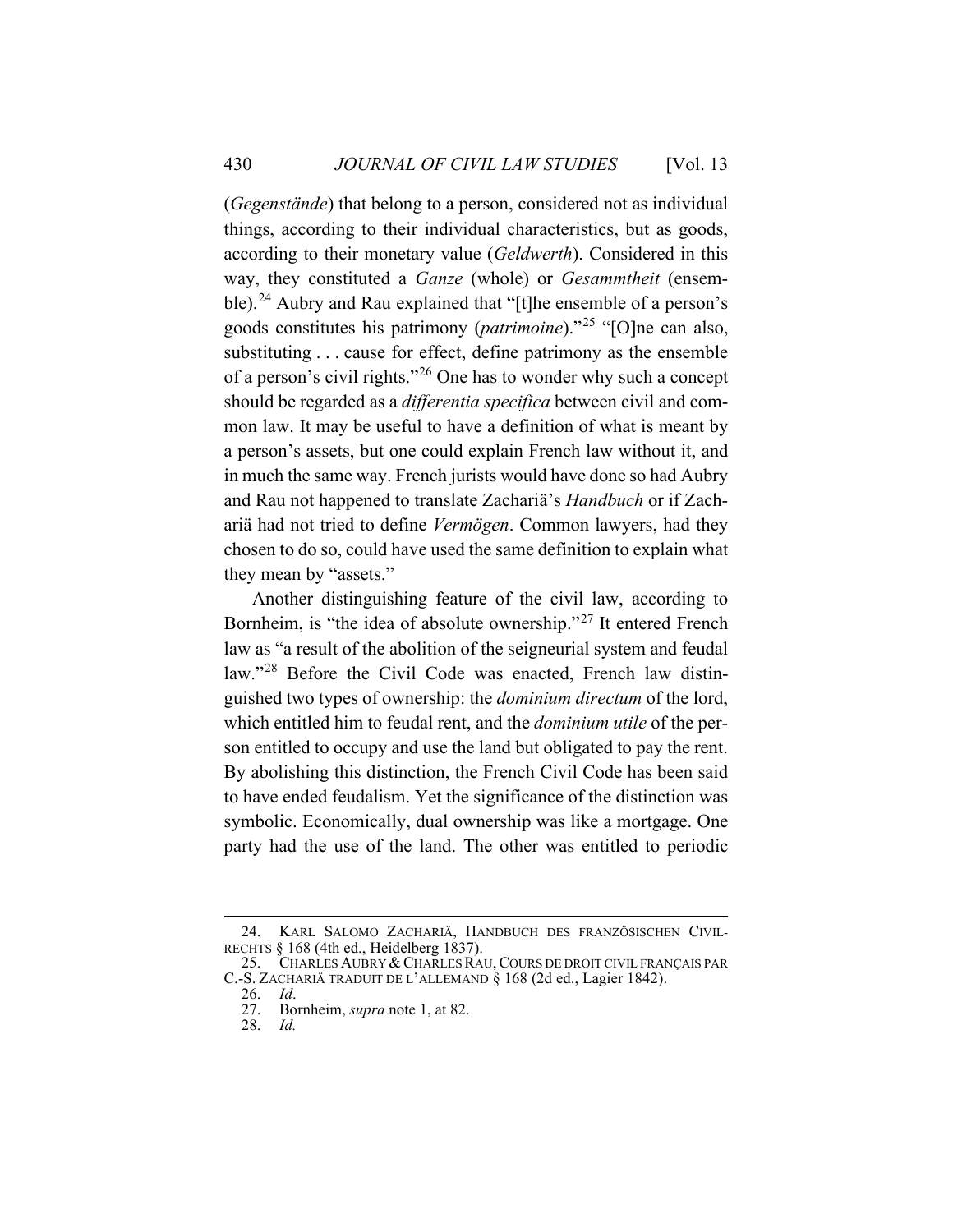payments and had his claim to them secured by the land.<sup>29</sup> The right of the first party to use the land was as "absolute" before the abolition of dual ownership as afterwards. Similarly, William Blackstone, borrowing from civil law, described the right of property as "that sole and despotic dominion which one man claims and exercises over the external things of the world, in total exclusion of the right of any other individual in the universe."<sup>30</sup> Yet the owner of an English fee simple held what had been a feudal fief. In either system, then, one could describe an owner's rights as absolute. Nevertheless, in either system, to do so, one would have to qualify that statement by describing the many restrictions that prevent an owner from using his land in ways that bother his neighbors or from alienating it on whatever terms he chooses.

Another distinction, according to Bornheim, is that traditionally the common law protects "possession" rather than ownership.<sup>31</sup> He acknowledges, however, that the modern common law protects both.<sup>32</sup> He criticizes an article I wrote with Ugo Mattei in which we showed that English common law courts first acknowledged that they protected possession as such in *Asher v. Whitlock* (1865).<sup>33</sup> We cited many prior cases in which the courts said that the reason they protected a person who had possessed land for a long time or been forcibly expelled was that long possession or forcible expulsion was evidence of title.<sup>34</sup> According to Bornheim, our mistake was that, when the courts spoke of title, we "assume[d] that the notion of absolute ownership exists at law, and thus interpret any reference to 'title' in the case law as a reference to absolute ownership."<sup>35</sup> Not at

<sup>29.</sup> James Gordley, *Myths of the French Civil Code*, 42 AM.J.COMP. L. 459, 501–02 (1994).

<sup>30.</sup> WILLIAM BLACKSTONE, 2 COMMENTARIES ON THE LAWS OF ENGLAND 2 (Oxford 1765-69).

<sup>31.</sup> Bornheim, *supra* note 1, at 125–26.

<sup>32.</sup> *Id.* at 146.

<sup>33.</sup> L.R. 1 Q.B.1.

<sup>34.</sup> James Gordley & Ugo Mattei, *Protecting Possession*, 44 AM. J. COMP.

L. 293, 321–25 (1996).

<sup>35.</sup> Bornheim, *supra* note 1, at 146–47.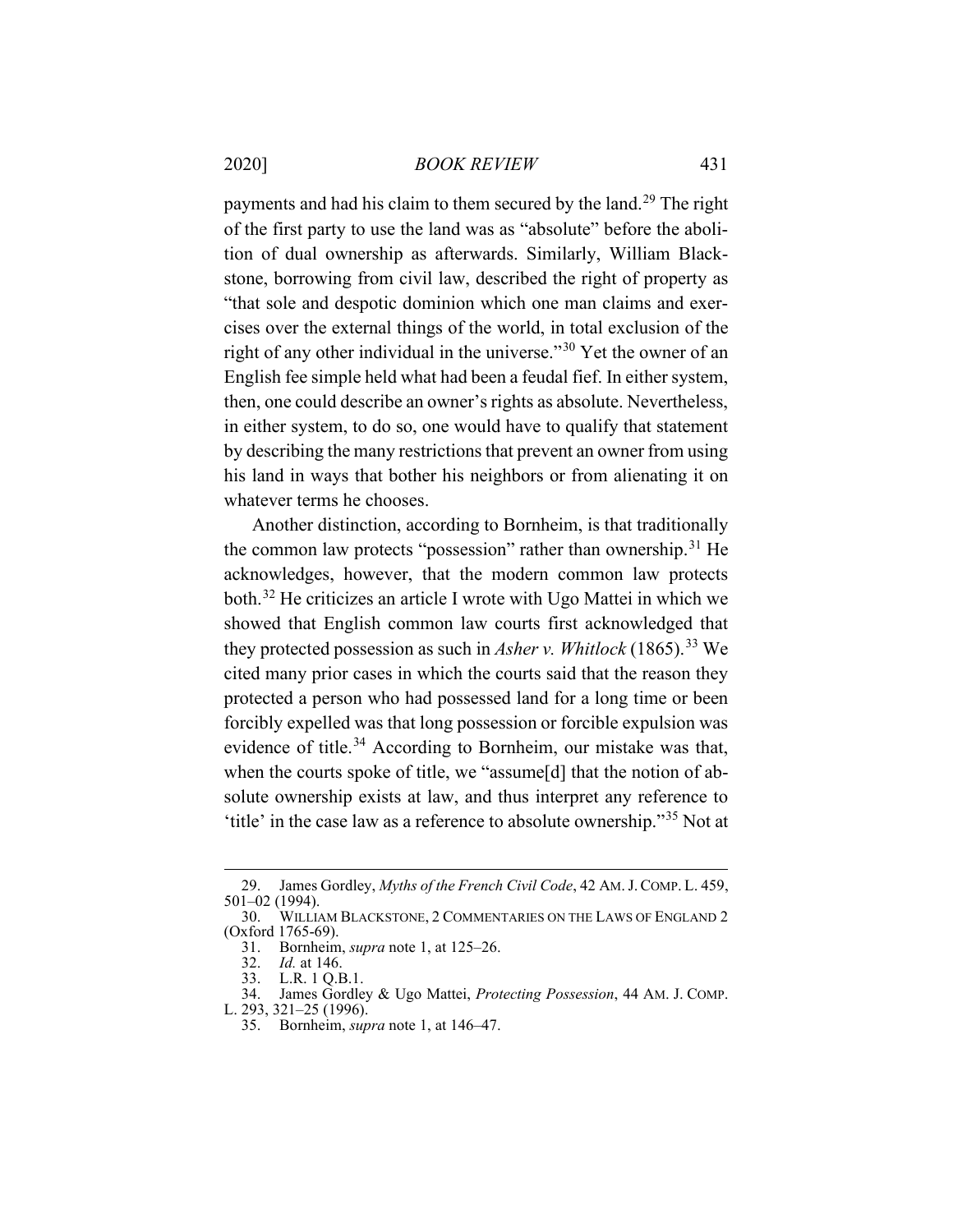all. Whatever the courts may have meant by "title," they said one must have it to be protected, and that loss of possession mattered, not in itself, but because it could create a presumption of title.

The reason the French Civil Code is a great achievement is not that it protects ownership as well as possession, as the common law now does, or that it symbolically broke with the feudal past by abolishing dual ownership, or that it introduced the concept of *patrimoine*, which it did not. The greatness of the Civil Code lies in the clarity with which it expressed principles of law that have a significance which, if it is not universal, extends far beyond the orbit of French culture. It owes its clarity to the simplicity and elegance of the French language. It owes its significance to the aspiration of its drafters to formulate universal principles.<sup>36</sup> For those reasons, it became the model for most of the codes in force throughout the world. Those who share the same language and aspirations can be proud of it for those reasons without claiming that it rests on peculiarly French concepts. It would be a poorer code if it did.

I was educated as a common lawyer, but I have made even more critical remarks about the idea that the common law embodies distinctively Anglo-American concepts of liberty. In an article I wrote in the year 2000, I expressed my wish that over the next century, the common law will lose the remaining traces of its English origins and come to look more like civil law.<sup>37</sup> Features such as the doctrine of consideration, the nominate torts, the law of estates and future interests, and the treatment of a leasehold as an interest in property serve no good purpose. I closed by saying that one can admire the role that common lawyers played in the struggle for liberty when they opposed Charles I, which later inspired Americans who opposed George III. That struggle, however, has nothing to do with the English doctrines I mentioned. Moreover, Englishmen today do not need

<sup>36.</sup> *See* Jean-Étienne-Marie Portalis, *Discours préliminaire, Corps législatif, séance du 23 frimaire an X [14 déc. 1801]*, *in* 1 PIERRE-ANTOINE FENET, RECUEIL COMPLET DES TRAVAUX PRÉPARATOIRES DU CODE CIVIL 471 (1827).

<sup>37.</sup> James Gordley, *The Common Law in the Twentieth Century: Some Unfinished Business*, 88 CALIF. L. REV. 1815, 1817 (2000).